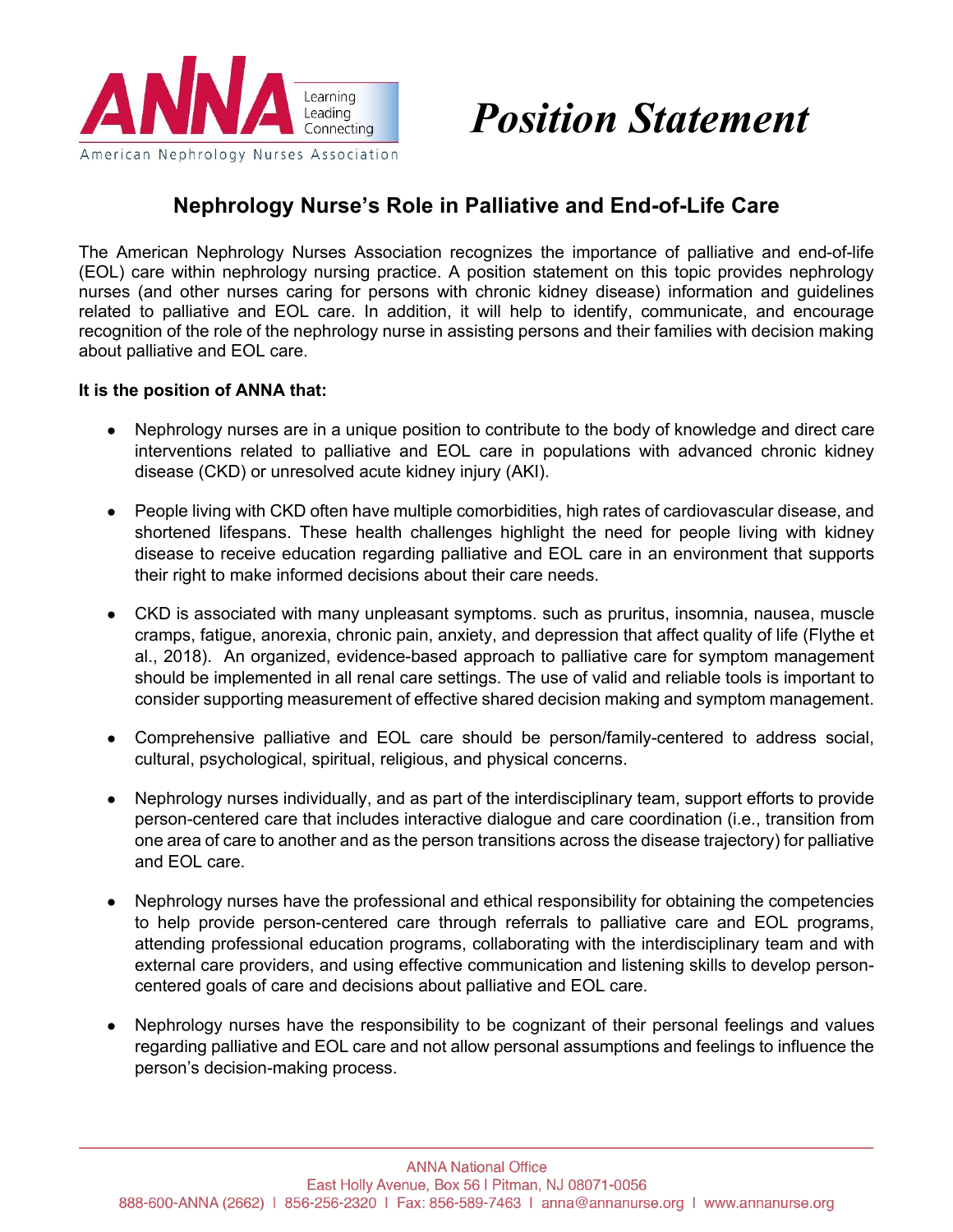- Nephrology nurses have knowledge and must be aware of when and whom to contact in assisting persons with CKD to provide palliative and EOL care conversations, discuss advance care planning, and initiate nursing interventions to manage symptoms.
- Nephrology nurses are committed to contributing and supporting evidence-based practice and the development of clinical practice guidelines for palliative and EOL care for individuals with advanced CKD.
- ANNA supports the National Consensus Project's *Clinical Practice Guidelines for Quality Palliative Care* (4th edition), as it relates to nephrology nursing care.

#### **Background and Rationale**

ANNA recognizes the importance of person/family-centered care that considers what matters most regarding wishes and preferences for care. Persons must be provided information to assist in making informed, personalized decisions regarding their treatment options. This includes kidney replacement therapies (hemodialysis, peritoneal dialysis, continuous renal replacement therapy, and transplantation) and medical management without dialysis. Palliative care may be appropriate for some individuals receiving kidney replacement therapies. The surprise question — "Would I be surprised if this patient died in the next 6 months?" — has demonstrated validity in adults with CKD and end-stage renal disease (ESRD). Despite emerging evidence regarding palliative and EOL care in individuals with CKD, there remains a need for future research exploring the best way to deliver palliative and EOL care in this population. Nephrology nurses must assume responsibility for initiating discussion of goals of care by encouraging communication with the person and family. In addition, nephrology nurses should have a broad understanding about a palliative approach to CKD care and strategies to ameliorate symptoms and minimize suffering for persons with advanced CKD. Nephrology nurses must recognize and respect the advance care planning decisions a person may choose or refuse. It is also important that nephrology nurses honor the person's decision to revise advanced directives anytime during the disease trajectory. It is the goal of this position statement to encourage professional discussions, educational programming, evidence-based clinical projects, research, and future development of clinical practice guidelines that will assist in the inclusion of palliative care for those with advanced CKD.

#### **Review of Relevant Literature**

The ESRD Workgroup, funded by the Robert Wood Johnson Foundation from 2000-2002, developed recommendations for nephrology care providers on ways to advance palliative care and quality of life for individuals receiving dialysis (2003). In 2000, the Renal Physicians Association (RPA) developed clinical practice guidelines for "Shared Decision-Making in the Appropriate Initiation of and Withdrawal from Dialysis" with a revision in 2010.

In 2008, the former ANNA Ethics Committee presented an educational module on advance care planning, which included an informal survey. That survey identified several barriers that nephrology nurses perceived to impact advance care planning discussions with their patients. These barriers include lack of confidence in starting the conversation, fear of patient/family reactions, uncertainty that colleagues and supervisors would be supportive, and uncertainty regarding divergent cultural beliefs and practices (Ceccarelli, Castner, & Haras, 2008). Moss (2016) describes the similarity of symptom burden and shortened life span of persons with CKD to those with cancer, suggesting the benefit from early palliative care and advance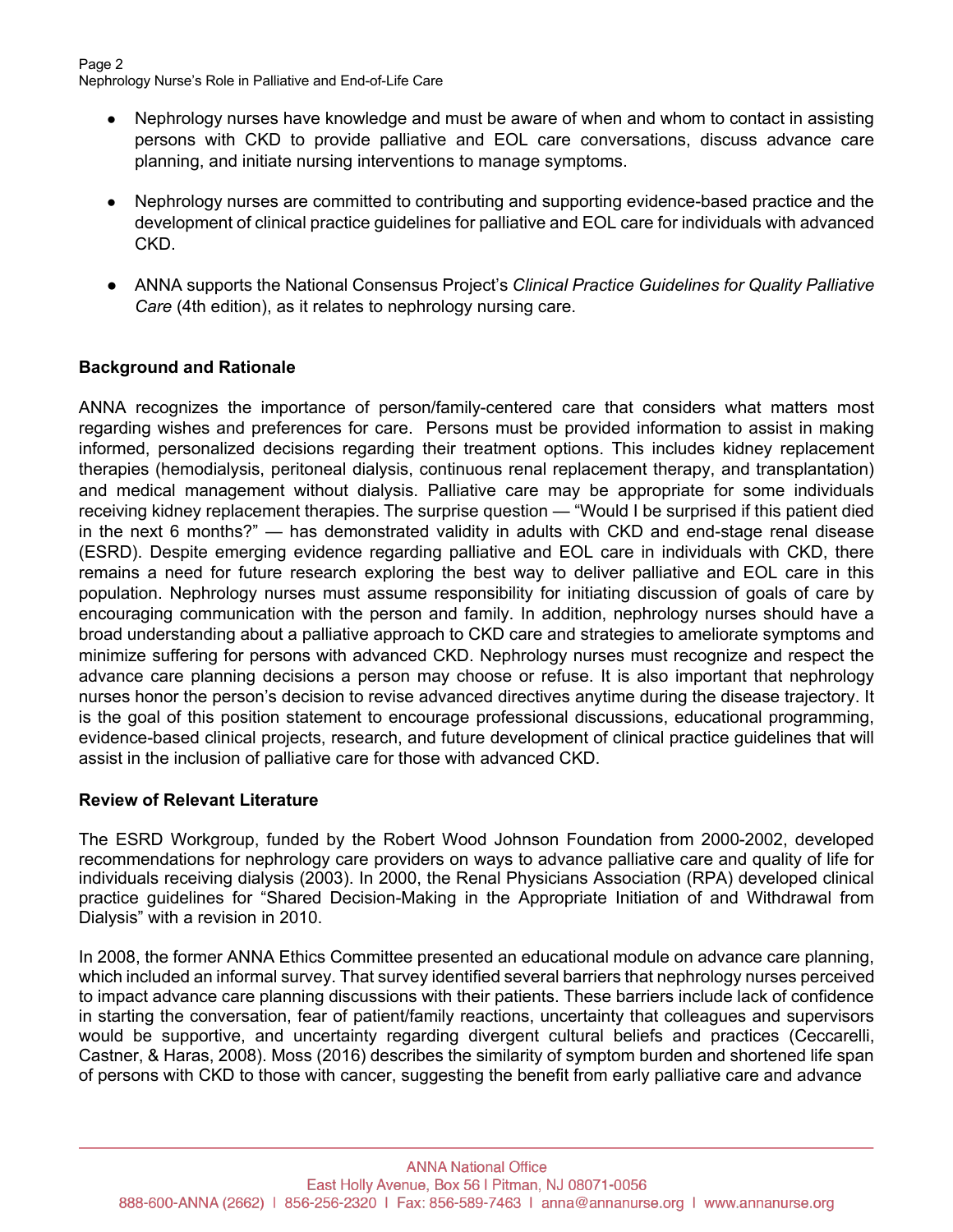#### Page 3 Nephrology Nurse's Role in Palliative and End-of-Life Care

care planning in both populations. Haras (2014) reported limited studies related to palliative or hospice care for patients in the U.S. with ESRD, which should be an opportunity for nephrology nurses to lead and participate in future research. In 2014, the United States Renal Data System (USRDS) published "Special Study Center on Palliative and End-of-Life Care," which reinforces that palliative and hospice care is underutilized, often comes close to the time of death instead of proactively, and many persons have no advance medical directive completed prior to entering either type of program.

#### **Evidence to Support the Position Statement**

The USRDS Special Study Center (SSC) on Palliative and End-of-Life Care (2014) provided "nationally representative information about a domain of ESRD care for which little information is currently available to guide policy and practice" (p. 212). This study revealed that despite more attention about palliative and EOL care, advance medical directives are only completed by 35%-38% of persons with ESRD. The largest group starting hemodialysis are those persons 75 years and older, and the second largest group starting dialysis are those persons aged 65 -74 years old. In the first year on dialysis, the mortality rate is highest in those 65 years old and older.

Morbidity and mortality rates increase with CKD staging. Individuals with CKD have higher mortality rates than those without CKD, including those with cancer, diabetes, or cardiovascular disease. Mortality rates almost triple in persons with CKD who are 85 years old and older. The USRDS data for 2016 continues to report that 20%-25% of people on renal replacement therapy (RRT) withdraw from treatment annually (period from 2000-2013). Eighty-two percent of people on RRT withdraw from dialysis before transitioning to hospice care. The number of persons with ESRD admitted to an intensive or coronary care unit during the last 90 days of life has increased from 50% to 63% (USRDS, 2016).

Accessing acute hospital services in place of hospice use has significant emotional and psychological costs for persons with CKD and their families, as well as significant economic cost. The estimated health care cost of an ESRD patient who uses hospice care for more than 2 weeks at the end of life is \$1,553 versus \$11,036 if that patient is not referred to hospice until the final 2 days of life (USRDS, 2016).

The literature further reports persons with ESRD more often die in the hospital and have a lower use of hospice services compared to patients with heart failure, for example. Sixty-nine percent of the 138 deaths occurred during an inpatient admission; yet, only 28% of these patients had discussed EOL issues with their medical team in the year prior to death. (Arulkumaran, Szawarski, & Philips, 2012).

The review of the literature points to the need for access to quality palliative/EOL care and for all persons living with CKD to have an advance medical directive. Nephrology nurses have the potential to benefit professionally by engaging in activities that support initiation of discussions around goals and prognosis and that encourage patient-family communication to reinforce the broader understanding of the palliative approach in nephrology care to ameliorate symptoms and to minimize suffering.

## **Glossary**

Advance care planning (ACP) – a process of communication among patient, family, and friends, and the health care team in which the patient's preferences for a surrogate and for future medical care are determined prospectively (sometimes including the completion of a written medical directive), updated periodically, and respected when the patient no longer has the capacity to participate in medical decisionmaking (RPA, 2010).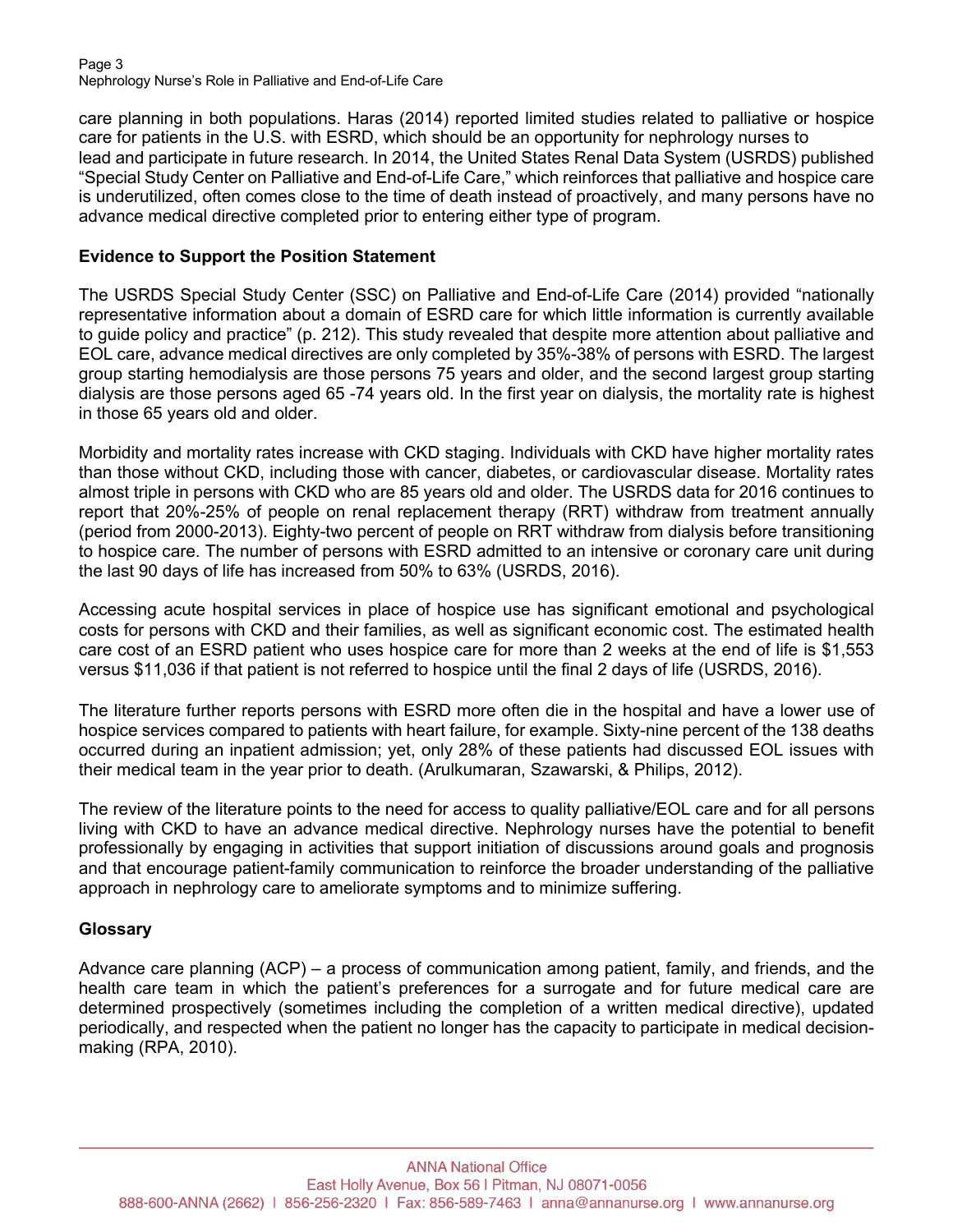#### Page 4 Nephrology Nurse's Role in Palliative and End-of-Life Care

Advance medical directive (AMD) – an oral or written statement by a patient with decision-making capacity expressing his/her preferences for a surrogate and/or future medical care in the event he/she becomes unable to participate in medical decision-making. All 50 states have one or more laws recognizing written advance directives. There are two types of advance directives: a health care proxy and a living will. The health care proxy designates a person to make decisions if the patient loses decision-making capacity. The health care proxy is known in some states as a medical power of attorney or a durable power of attorney for health care. The living will, also known as instruction directive, indicates the patient's wishes that are to be followed if he/she loses decision-making capacity. Wishes may refer to care in the event of medical conditions such as terminal illness or a persistent vegetative state. In some states, both functions are combined in the living will (RPA, 2010).

End-of-life (EOL) care – a subset of palliative care that is provided to patients who are terminally ill (RPA, 2010).

End-stage renal disease (ESRD) – permanent kidney failure that requires a regular course of dialysis or a kidney transplant (Centers for Medicare & Medicaid Services, 2018).

External care provider – a health care provider (for example, nurse, physician, medical assistant, social worker) or facility such as an acute or skilled nursing facility or rehabilitation center, caring for a person living with CKD outside of the nephrology care environment.

Family - Families are important and are considered included whereever "person" is mentioned. A family is not just a blood relation. A person can define family as any supportive, personal relationship with another.

Hospice – a team approach to treating the terminally ill patient, usually in the home, that uses the principles of palliative care to help meet the physical, psychological, social, and spiritual needs of the patient and family. Hospice treats the person not the disease; considers the entire family the unit of care; and provides bereavement counseling for the family after the patient's death (RPA, 2010).

Palliative care – patient- and family-centered care that optimizes quality of life by anticipating, preventing, and treating suffering. Palliative care throughout the continuum of illness involves addressing physical, intellectual, emotional, social, and spiritual needs and facilitating patient autonomy, access to information, and choice (National Quality Forum, 2006).

#### **References**

- Arulkumaran, N., Szawarski, P., & Philips, B.( 2012) End-of-life care in patients with end-stage renal disease. *Nephrology Dialysis Transplantation, 27(3),* 879-881. doi:10.1093/ndt/gfs028
- Ceccarelli, C., Castner, D., & Haras, M. (2008). Advance care planning for patients with chronic kidney disease - Why aren't nurses more involved? *Nephrology Nursing Journal, 35*(6), 553-557.
- Centers for Medicare and Medicaid Services. (2018). Stage 2: Critical elements for hospice, end of life and/or palliative care. Retrieved from https://www.cms.gov/MEdicare/Provider-Enrollment-and-Certification/SurveyCertificationGeninfo/Downloads/CMS-20073-Critical-Elements-Hospice.pdf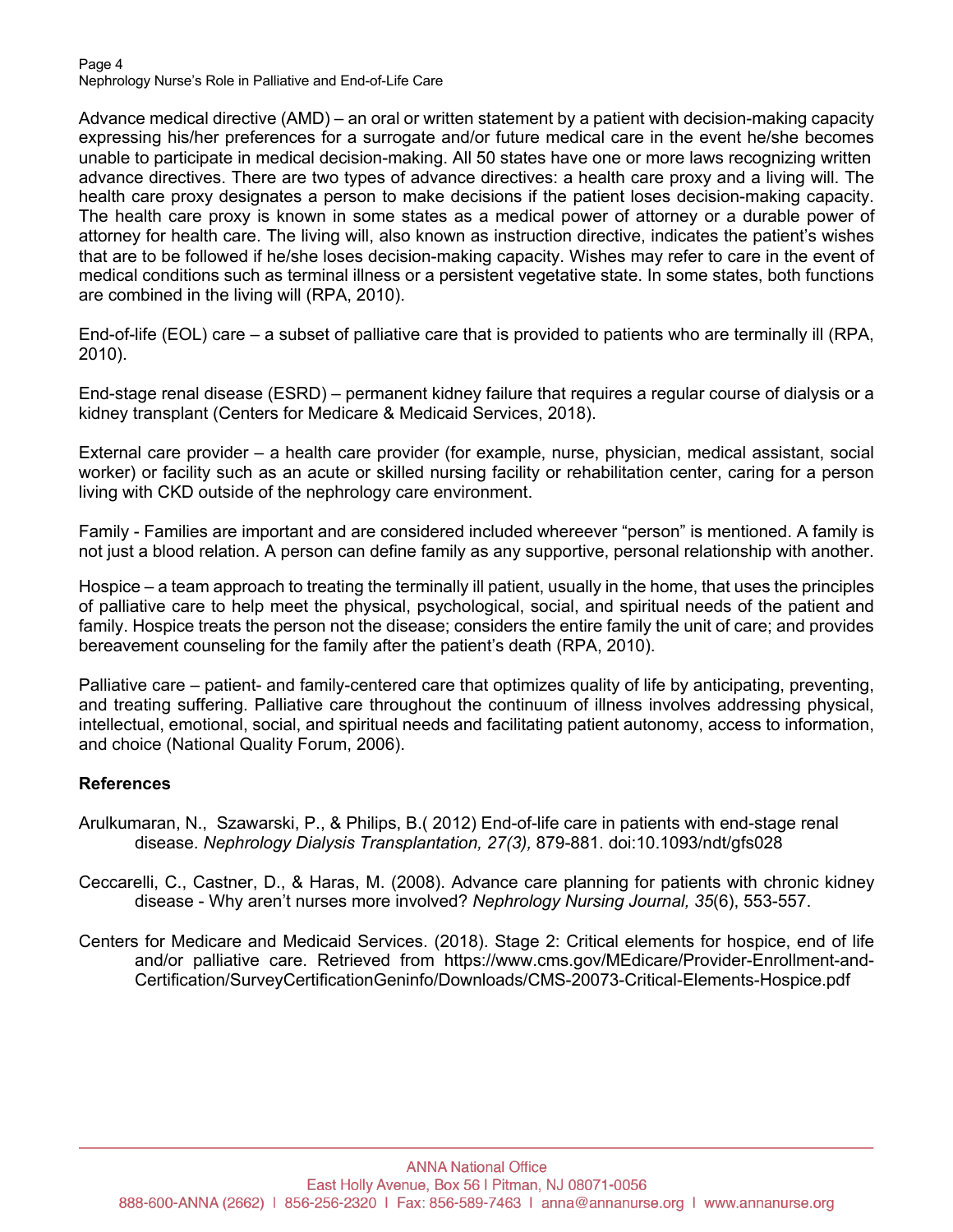Page 5 Nephrology Nurse's Role in Palliative and End-of-Life Care

- Flythe, J.E., Hilliard, T., Castillo, G., Ikeler, K., Orazi, J., Abdel-Rahman, E., Pai, A.B., … Mehrotra, R. (2018). Symptom prioritization among adults receiving in-center hemodialysis: A mixed methods study. *Clinical Journal of the American Society of Nephrology, 13*(5), 735-745. doi:10.2215/CJN.10850917
- Haras, M. (2014). Exploring the evidence for end-of-life care in patients with chronic kidney disease. *Nephrology Nursing Journal, 41*(4), 416-423.
- Moss, A.H. (2016). Palliative care in patients with kidney disease and cancer. In *Onco-nephrology curriculum.* Washington, DC: American Society for Nephrology. Retrieved from https://www.asn-online.org/education/distancelearning/curricula/onco/Chapter19.pdf
- National Consensus Project for Quality Palliative Care. (2018) *Clinical practice guidelines for quality palliative care* (4th edition). Richmond, VA: National Coalition for Hospice and Palliative Care. Retrieved from https://www.nationalcoalitionhpc.org/ncp-guidelines-2018/
- National Quality Forum. (2006). Palliative care and end-of-life care project view. Retrieved from http://www.qualityforum.org/projects/palliative\_care\_and\_end-of-life\_care.aspx
- Renal Physicians Association. (2010). *Shared decision-making in the appropriate initiation of and withdrawal from dialysis.* Rockville, MD: Author.
- Robert Wood Johnson Foundation End-Stage Renal Disease Workgroup (2003). *Completing the continuum of nephrology care: Recommendations to the field (promoting excellence in end-of life care)*. Retrieved from http://promotingexcellence.org/esrd/
- United States Renal Data System. (2016). *USRDS annual data report: Incidence, prevalence, patient characteristics, and treatment modalities.* Bethesda, MD: National Institutes of Health, National Institute of Diabetes and Digestive and Kidney Diseases. Retrieved from https://www.usrds.org/2016/view/v2\_01.aspx
- United States Renal Data System. (2014). *USRDS annual data report: USRDS special study center on palliative and end-of-life care.* Bethesda, MD: National Institutes of Health, National Institute of Diabetes and Digestive and Kidney Diseases. Retrieved from https://www.usrds.org/2014/view/v2\_11.aspx

#### **Suggested Readings**

- American Nurses Association. (2015). *Code of ethics for nurses with interpretive statements.* Silver Spring, MD: Author.
- American Nurses Association. (2012). *Nursing care and do not resuscitate (DNR) and allow a natural death (AND) decisions* (Position Statement). Silver Spring, MD: Author. Retrieved from https://www.nursingworld.org/~4ad4a8/globalassets/docs/ana/nursing-care-and-do-notresuscitate-dnr-and-allow-natural-death-decisions.pdf
- Berger, J., Jaikaransingh,V., & Hedayati,S. ( 2016). End-stage kidney disease in the elderly: Approach to dialysis initiation, choosing modality, and predicting outcomes. *Advances in Chronic Kidney Disease, 23*(1), 36-43.